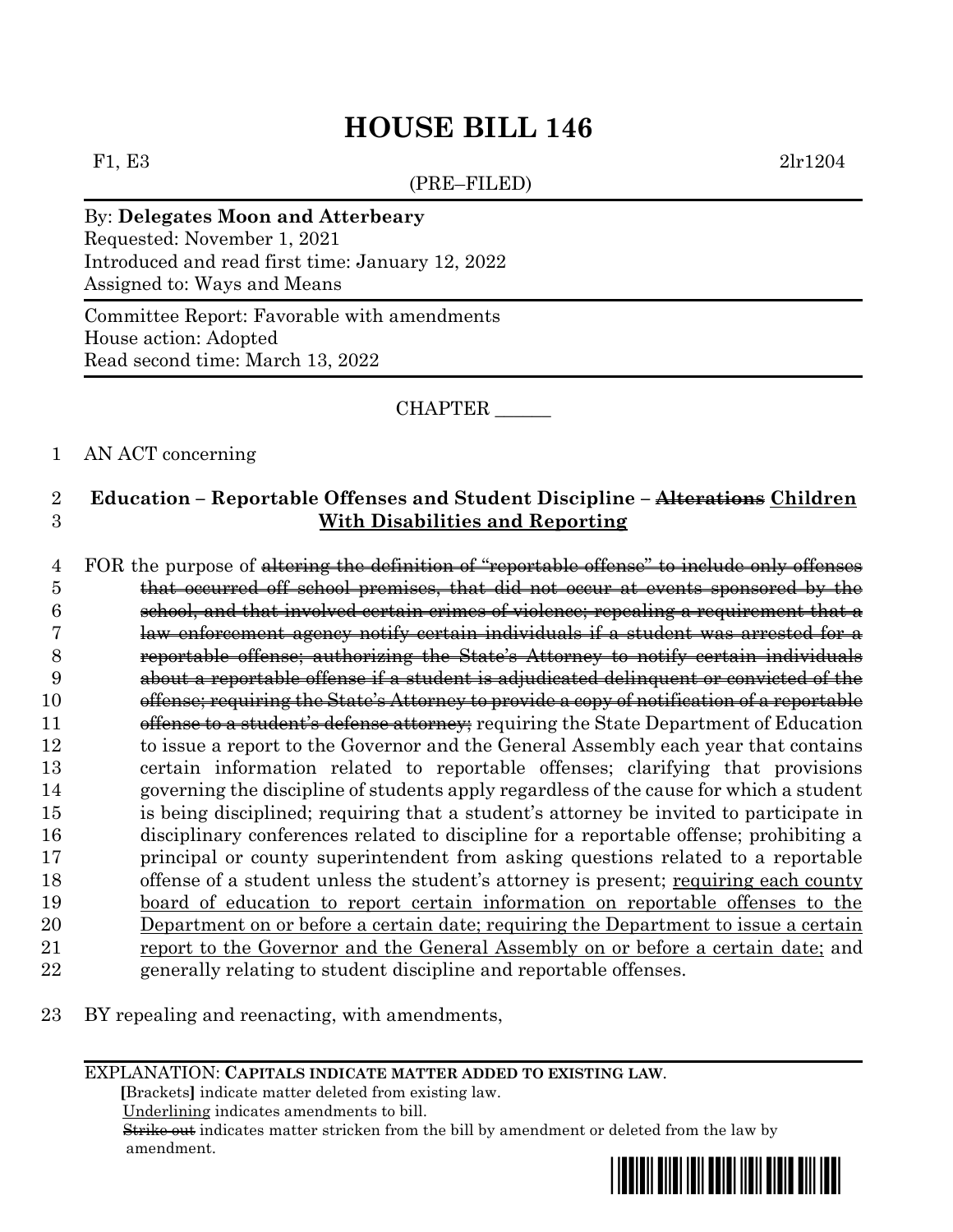| 1              | Article – Education                                                                                        |  |  |  |  |
|----------------|------------------------------------------------------------------------------------------------------------|--|--|--|--|
| 2              | Section $7-303$ and $7-305(g)$ and (h)                                                                     |  |  |  |  |
| 3              | Annotated Code of Maryland                                                                                 |  |  |  |  |
| 4              | (2018 Replacement Volume and 2021 Supplement)                                                              |  |  |  |  |
|                |                                                                                                            |  |  |  |  |
|                |                                                                                                            |  |  |  |  |
| $\overline{5}$ | BY adding to                                                                                               |  |  |  |  |
| 6              | Article – Education                                                                                        |  |  |  |  |
| 7              | Section $7 - 303(j)$ and $7 - 305(h)$                                                                      |  |  |  |  |
| 8              | Annotated Code of Maryland                                                                                 |  |  |  |  |
| 9              | (2018 Replacement Volume and 2021 Supplement)                                                              |  |  |  |  |
|                |                                                                                                            |  |  |  |  |
| 10             | SECTION 1. BE IT ENACTED BY THE GENERAL ASSEMBLY OF MARYLAND,                                              |  |  |  |  |
| 11             | That the Laws of Maryland read as follows:                                                                 |  |  |  |  |
|                |                                                                                                            |  |  |  |  |
| 12             | <b>Article - Education</b>                                                                                 |  |  |  |  |
|                |                                                                                                            |  |  |  |  |
| 13             | $7 - 303.$                                                                                                 |  |  |  |  |
|                |                                                                                                            |  |  |  |  |
| 14             | In this section the following words have the meanings indicated.<br>$\leftrightarrow$<br>$\left( a\right)$ |  |  |  |  |
|                |                                                                                                            |  |  |  |  |
| 15             |                                                                                                            |  |  |  |  |
|                | "Criminal organization" has the meaning stated in § 9-801 of the                                           |  |  |  |  |
| 16             | Criminal Law Article.                                                                                      |  |  |  |  |
|                |                                                                                                            |  |  |  |  |
| 17             | "Law enforcement agency" means the law enforcement agencies listed<br>$\left(\frac{1}{2}\right)$           |  |  |  |  |
| 18             | in § 3-101(e) of the Public Safety Article.                                                                |  |  |  |  |
|                |                                                                                                            |  |  |  |  |
| 19             | "Local school system" means the schools and school programs<br>$\{(\cdot)\}\ (2)$                          |  |  |  |  |
| 20             | under the supervision of the local superintendent.                                                         |  |  |  |  |
|                |                                                                                                            |  |  |  |  |
| $21\,$         | <u> "Local superintendent" means:</u>                                                                      |  |  |  |  |
|                |                                                                                                            |  |  |  |  |
| 22             | The county superintendent, for the county in which a student is<br>$\ddot{\Theta}$                         |  |  |  |  |
| $23\,$         | enrolled, or a designee of the superintendent, who is an administrator; or                                 |  |  |  |  |
|                |                                                                                                            |  |  |  |  |
| 24             | $\overleftrightarrow{H}$<br>The superintendent of schools for the:                                         |  |  |  |  |
|                |                                                                                                            |  |  |  |  |
| $25\,$         | Archdiocese of Baltimore;<br>$\ddagger$                                                                    |  |  |  |  |
|                |                                                                                                            |  |  |  |  |
| $26\,$         | Archdiocese of Washington; and<br>$\frac{2}{2}$                                                            |  |  |  |  |
|                |                                                                                                            |  |  |  |  |
| $27\,$         |                                                                                                            |  |  |  |  |
|                | Catholic Diocese of Wilmington.<br>$\frac{3}{2}$ .                                                         |  |  |  |  |
|                |                                                                                                            |  |  |  |  |
| $^{28}$        | "Reportable offense" means AN OFFENSE THAT:<br>$\left[\left(6\right)\right]\left(4\right)$                 |  |  |  |  |
|                |                                                                                                            |  |  |  |  |
| 29             | $\bigoplus$<br>OCCURRED OFF SCHOOL PREMISES;                                                               |  |  |  |  |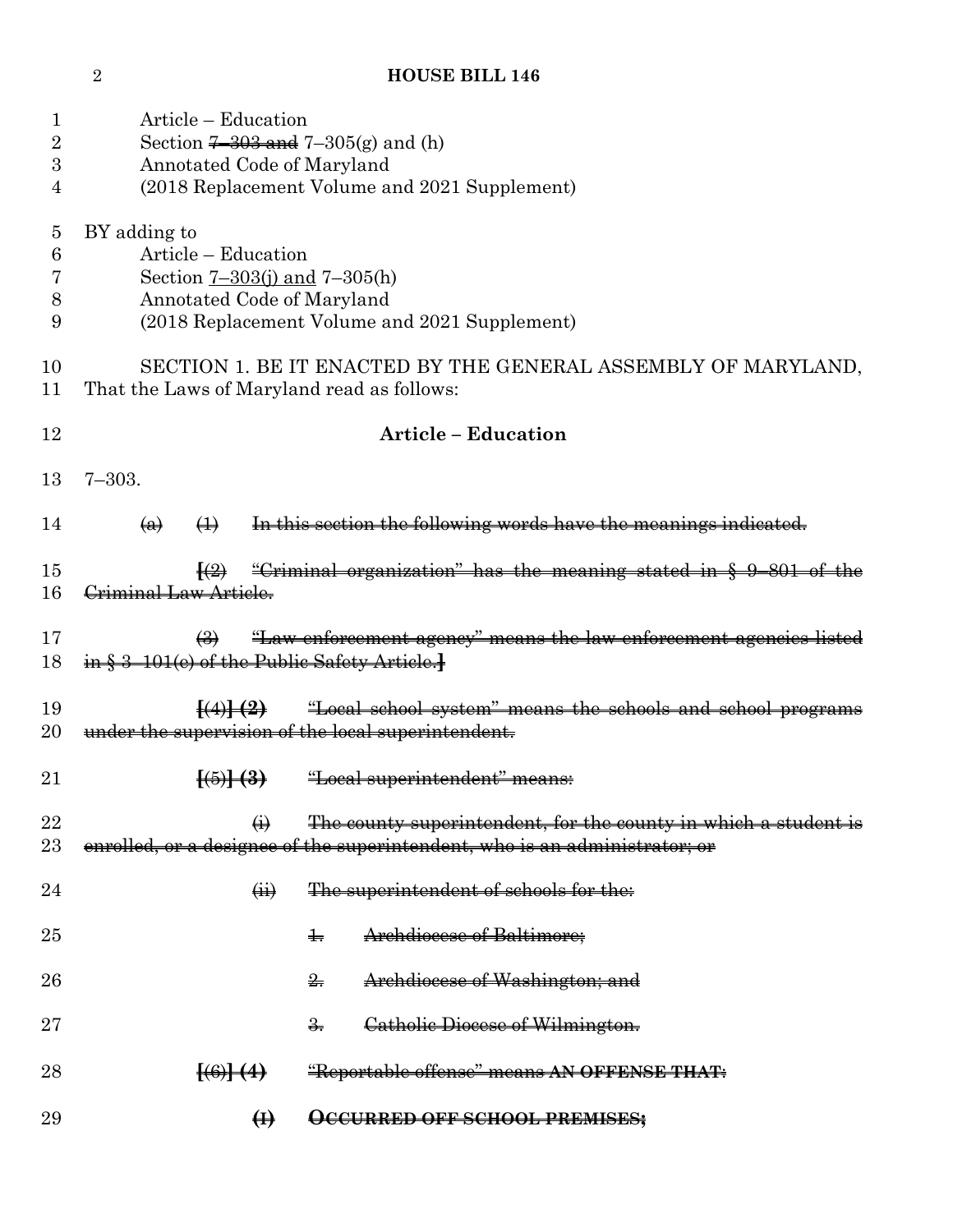## **HOUSE BILL 146** 3

| $\mathbf{I}$<br>2 | <b>AND</b>                                        | H                               | <b>DID NOT OCCURATAN EVENT SPONSORED BY THE SCHOOL:</b>                                                                                                                                                                 |
|-------------------|---------------------------------------------------|---------------------------------|-------------------------------------------------------------------------------------------------------------------------------------------------------------------------------------------------------------------------|
| 3<br>4            | 14-101 of the Criminal Law Article; OR            |                                 | $\overline{A(i)}$ $\overline{A(i)}$ + $\overline{A(i)}$ $\overline{A(i)}$ $\overline{A(i)}$ $\overline{A(i)}$ as defined in $\frac{1}{2}$                                                                               |
| 5<br>6            | 3-8A-03(d)(4) of the Courts Article <sup>[4</sup> |                                 | $\{\{\text{iii}\}\$ $\cong$ $\{Any\}$ INVOLVED ANY of the offenses enumerated in $\S$                                                                                                                                   |
| 7<br>8            | Criminal Law Article:                             |                                 | A violation of § 4-101, § 4-102, § 4-203, or § 4-204 of the                                                                                                                                                             |
| 9<br>10<br>11     | or § 5-628 of the Criminal Law Article;           |                                 | $\frac{1}{2}$ A violation of § 5 602, § 5 603, § 5 604, § 5 605, § 5 606, §<br>$5-607,$ $\S$ $5-608,$ $\S$ $5-608.1,$ $\S$ $5-609,$ $\S$ $5-612,$ $\S$ $5-613,$ $\S$ $5-614,$ $\S$ $5-617,$ $\S$ $5-618,$ $\S$ $5-627,$ |
| 12<br>13          | Article:                                          | $\leftrightarrow$               | A violation of § 4-503, § 9-504, or § 9-505 of the Criminal Law                                                                                                                                                         |
| 14<br>15          | Criminal Law Article;                             |                                 | A violation of § 6-102, § 6-103, § 6-104, or § 6-105 of the                                                                                                                                                             |
| 16                |                                                   |                                 | $(vii)$ A violation of $\S 9-802$ or $\S 9-803$ of the Criminal Law Article;                                                                                                                                            |
| 17                |                                                   |                                 | $(viii)$ A violation of $\S 3-203$ of the Criminal Law Article;                                                                                                                                                         |
| 18                |                                                   | $\overline{H}$                  | A violation of § 6-301 of the Criminal Law Article;                                                                                                                                                                     |
| 19<br>20          | Article;                                          | $\left( \frac{1}{2} \right)$    | A violation of § 9-302, § 9-303, or § 9-305 of the Criminal Law                                                                                                                                                         |
| 21                |                                                   | $\overline{(\overline{X})}$     | A violation of §7-105 of the Criminal Law Article;                                                                                                                                                                      |
| 22                |                                                   | $\left(\frac{1}{2}x + 1\right)$ | A violation of § 6-202 of the Criminal Law Article; or                                                                                                                                                                  |
| 23                |                                                   |                                 | $(xiii)$ A violation of $§$ 10–606 of the Criminal Law Article.                                                                                                                                                         |
| 24                |                                                   |                                 | $\left[\frac{7}{7}\right]$ (5) "School principal" means the principal of the public or nonpublic                                                                                                                        |
| 25                |                                                   |                                 | school in which a student is enrolled, or a designee of the principal, who is an administrator.                                                                                                                         |
| 26<br>27          |                                                   | $\frac{[8]}{6}$                 | $\leftrightarrow$ "School security officer" includes a school principal,<br>another school administrator, a law enforcement officer, or other individual employed by a                                                  |
| 28                |                                                   |                                 | local school system or a local government who is designated by the county superintendent                                                                                                                                |
| 29                |                                                   |                                 | or a school principal to help maintain the security and safety of a school.                                                                                                                                             |
| 30                |                                                   | $\overline{(\overline{H})}$     | "School security officer" does not include a teacher.                                                                                                                                                                   |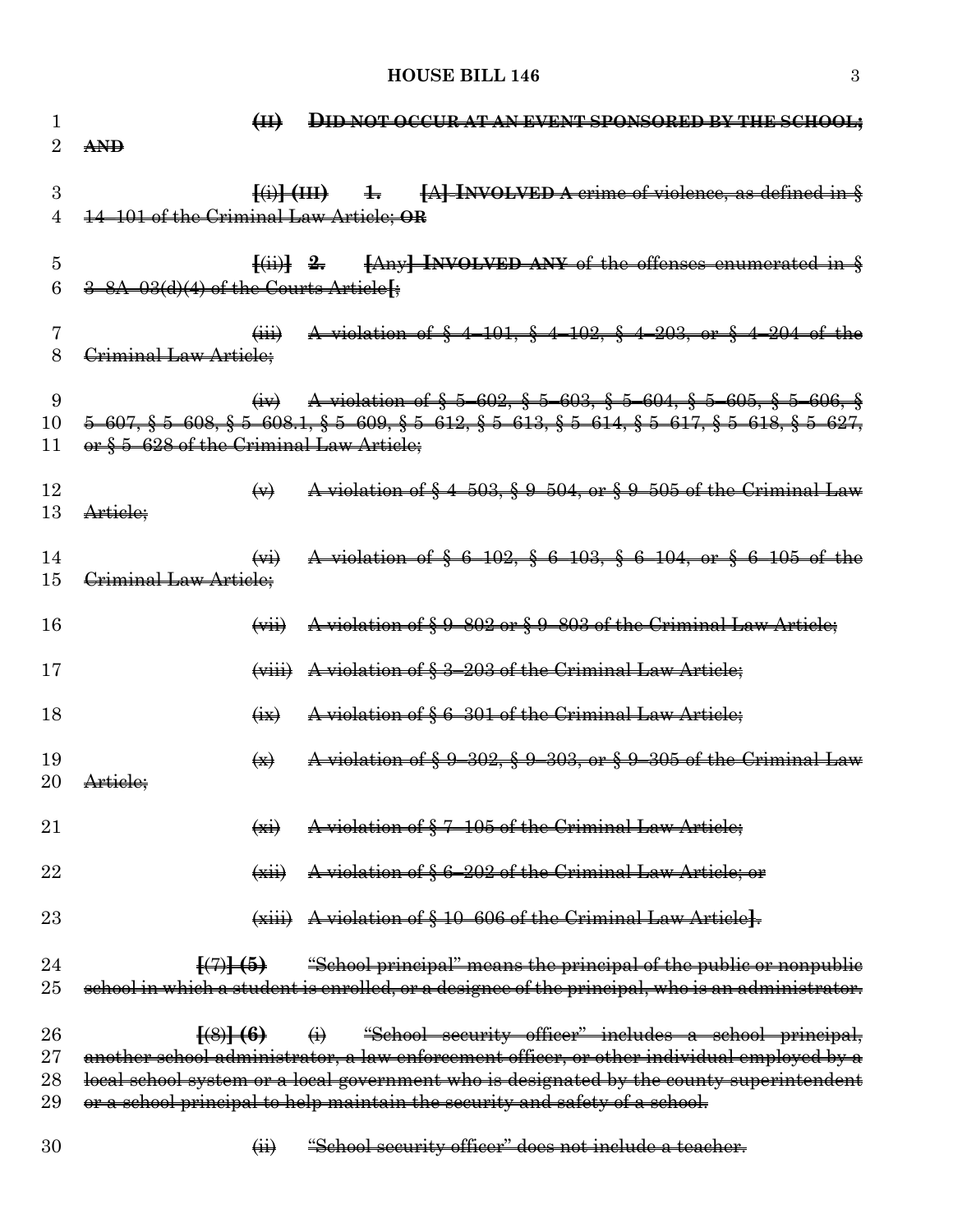| 1              | "Student" means an individual enrolled in a public school system<br>$\left\{(\theta) \right\}$ (7)                          |
|----------------|-----------------------------------------------------------------------------------------------------------------------------|
| $\overline{2}$ | or nonpublic school in the State who is 5 years of age or older and under 22 years of age.                                  |
| 3              | If a student is [arrested for] ADJUDICATED DELINQUENT OR CONVICTED<br>$\bigoplus$                                           |
| 4              | OF a reportable offense for an offense that is related to the student's membership in a                                     |
| 5              | eriminal organization, the law enforcement agency making the arrest.                                                        |
|                |                                                                                                                             |
| 6              | Shall THE STATE'S ATTORNEY MAY notify the following individuals<br>$\bigoplus$                                              |
| 7              | of the farrest and the charges] ADJUDICATION OR CONVICTION within 24 hours of the                                           |
| 8              | <b>farrest] DISPOSITION OF THE CASE or as soon as practicable:</b>                                                          |
| 9              | $\frac{f(i)}{f(i)}$<br>The local superintendent;                                                                            |
| 10             | $\frac{(-i)}{+(-i)}$<br>The school principal; and                                                                           |
| 11             | For a school that has a school security officer, the school<br>$\frac{(\text{iii})-(3)}{(\text{iv})}$                       |
| 12             | security officer <sub>f</sub> ; and                                                                                         |
|                |                                                                                                                             |
| 13             | May notify the State's Attorney of the arrest and charges.<br>$\left(\frac{1}{2}\right)$                                    |
|                |                                                                                                                             |
| 14             | <b>The State's Attorney shall promptly notify either the local superintendent or</b><br>$\left(\mathbf{e}\right)$           |
| 15             | the school principal of the disposition of the reportable offense required to be reported IF                                |
| 16             | NOTIFICATION IS PROVIDED under subsection (b) of this section, THE STATE'S                                                  |
| 17             | <b>ATTORNEY SHALL PROVIDE A COPY OF THE NOTIFICATION TO THE STUDENT'S</b>                                                   |
| 18             | DEFENSE ATTORNEY.                                                                                                           |
| 19             | <b>Except by order of a juvenile court or other court upon good cause shown, the</b><br>$\bigoplus$                         |
| $20\,$         | information obtained by an individual pursuant to subsections (b) and (c) of this section:                                  |
|                |                                                                                                                             |
| $21\,$         | Is confidential and may not be redisclosed by subpoena or otherwise<br>$\leftrightarrow$                                    |
| $22\,$         | except as provided pursuant to subsections (e) and (f) of this section; and                                                 |
| $23\,$         | May not be made part of the student's permanent educational record.<br>$\left(\frac{\mathcal{Q}}{\mathcal{Q}}\right)$       |
| 24             | Notwithstanding the provisions of subsection (d) of this section, nothing<br>$\leftrightarrow$<br>$\left(\mathbf{e}\right)$ |
| $25\,$         | shall prohibit a local superintendent or school principal from transmitting the information                                 |
| 26             | obtained pursuant to $[subsections (b) and (c)] SUBSECTION (B) of this section as a$                                        |
| $27\,$         | confidential file to the local superintendent of another public school system in the State or                               |
| 28             | another nonpublic school in the State in which the student has enrolled or been transferred                                 |
| 29             | in order to carry out the purposes of this section [if the disposition of the reportable offense                            |
| 30             | was a conviction or an adjudication of delinquency or the criminal charge or delinquency                                    |
| $31\,$         | petition is still pending] IF THE CHILD IS UNDER THE SUPERVISION OF THE                                                     |
| 32             | DEPARTMENT OF PUBLIC SAFETY AND CORRECTIONAL SERVICES OR THE                                                                |
| 33             | DEPARTMENT OF JUVENILE SERVICES.                                                                                            |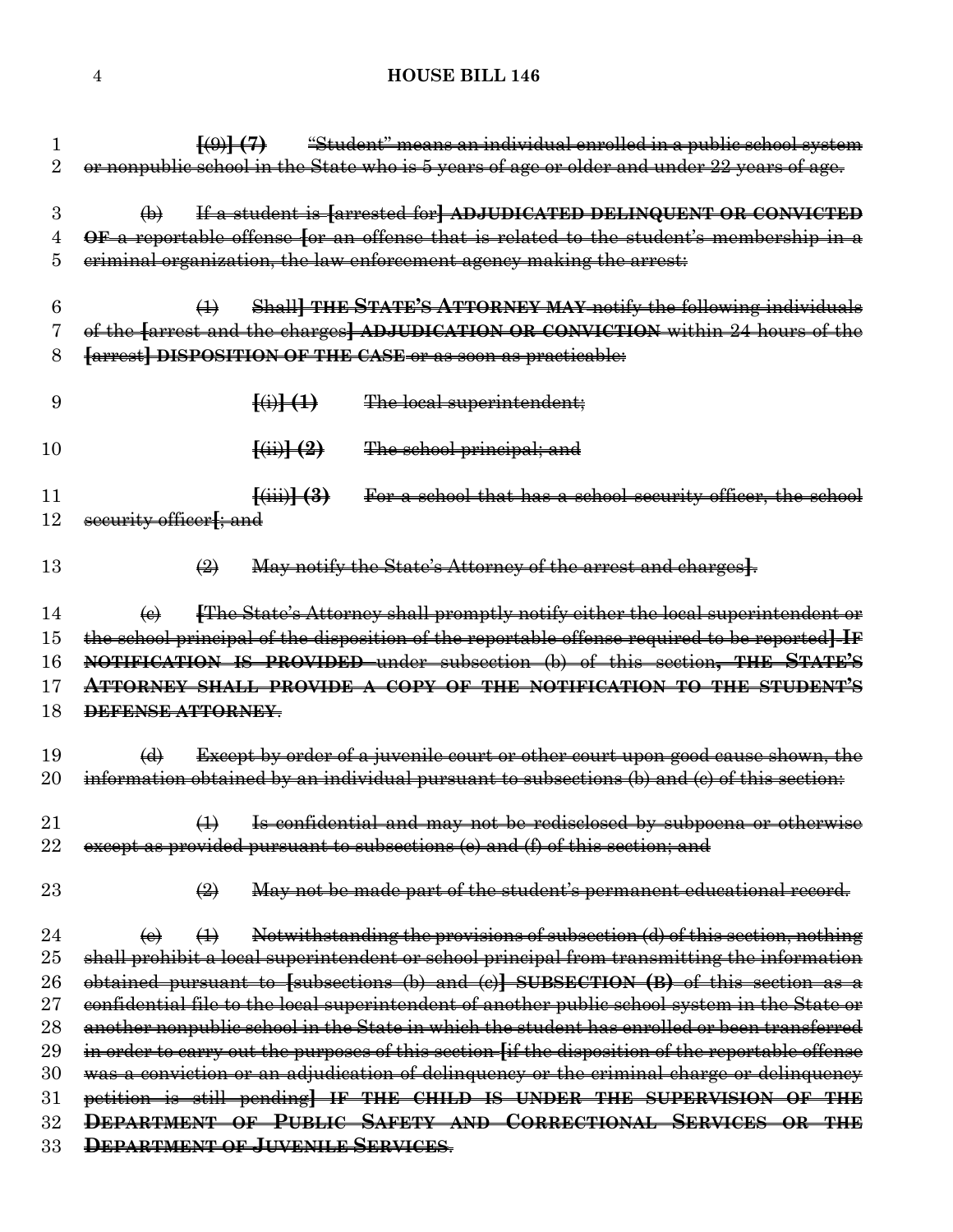# **HOUSE BILL 146** 5

|          | A local superintendent or school principal who transmits information<br>$\bigoplus$                                |
|----------|--------------------------------------------------------------------------------------------------------------------|
| $\rm{2}$ | about a student under this subsection shall include in the transmittal information                                 |
| 3        | regarding any educational programming and related services provided to the student.                                |
| 4        | The State Board shall adopt regulations to ensure that information obtained<br>$\bigoplus$                         |
| 5        | by a local superintendent, a school principal, or a school security officer under subsections                      |
| 6        | $\left(\phi\right)$ , $\left(\phi\right)$ , and $\left(\phi\right)$ of this section is:                            |
| 7        | Used to provide appropriate educational programming and related<br>$\bigoplus$                                     |
| 8        | services to the student and to maintain a safe and secure school environment for students                          |
| 9        | and school personnel;                                                                                              |
| 10       | Transmitted only to school personnel of the school in which the student<br>$\bigoplus$                             |
| 11       | is enrolled as necessary to carry out the purposes set forth in item (1) of this subsection;                       |
| 12       | $\mathbf{and}$                                                                                                     |
| 13       | Destroyed when the student graduates or otherwise permanently<br>$\bigoplus$                                       |
| 14       | leaves school or turns 22 years old, whichever occurs first.                                                       |
|          |                                                                                                                    |
| 15       | Except as otherwise provided in paragraph $(2)$ of this subsection, the<br>$\ket{4}$<br>$\left( \bigoplus \right)$ |
| 16       | THE local superintendent and the school principal shall consider prohibiting a student who                         |
| $17\,$   | is [arrested] ADJUDICATED DELINQUENT OR CONVICTED for a reportable offense                                         |
| 18       | involving rape or a sexual offense from attending the same school or riding on the same                            |
| 19       | school bus as the alleged victim of the reportable offense if such action is necessary or                          |
| $20\,$   | appropriate to protect the physical or psychological well-being of the alleged victim.                             |
| 21       | If a student is arrested for a reportable offense involving rape or a<br>$\left\{ \left( 2\right)$                 |
| $22\,$   | sexual offense and is convicted of or adjudicated delinquent for the rape or sexual offense,                       |
| $23\,$   | the student may not attend the same school or ride on the same school bus as the victim.                           |
|          |                                                                                                                    |
| 24       | Nothing in this section is intended to limit the manner in which a local school<br>$\bigoplus$                     |
| $25\,$   | obtains information or uses information obtained by any lawful means other than that set                           |
| $26\,$   | forth in subsections $(b)$ $[$ , $(c)$ , $]$ and $(e)$ of this section.                                            |
| $27\,$   | Each public school that enrolls students in grades six through twelve in the<br>$\leftrightarrow$                  |
| 28       | State shall designate at least one school security officer.                                                        |
|          |                                                                                                                    |
| 29       | (1) ON OR BEFORE DECEMBER 30 EACH YEAR, THE DEPARTMENT, IN<br>$(\mathbf{J})$                                       |
| 30       | ACCORDANCE WITH STATE AND FEDERAL PRIVACY LAWS, SHALL SUBMIT TO THE                                                |
| $31\,$   | GOVERNOR AND, IN ACCORDANCE WITH $\S$ 2-1257 OF THE STATE GOVERNMENT                                               |
| $32\,$   | ARTICLE, THE GENERAL ASSEMBLY A REPORT THAT INCLUDES THE FOLLOWING                                                 |
| 33       | INFORMATION ABOUT EACH REPORTABLE OFFENSE FOR WHICH A LOCAL SCHOOL                                                 |
| 34       | RECEIVED INFORMATION UNDER SUBSECTION (B) OF THIS SECTION IN THE                                                   |
| $35\,$   | PRECEDING SCHOOL YEAR:                                                                                             |
|          |                                                                                                                    |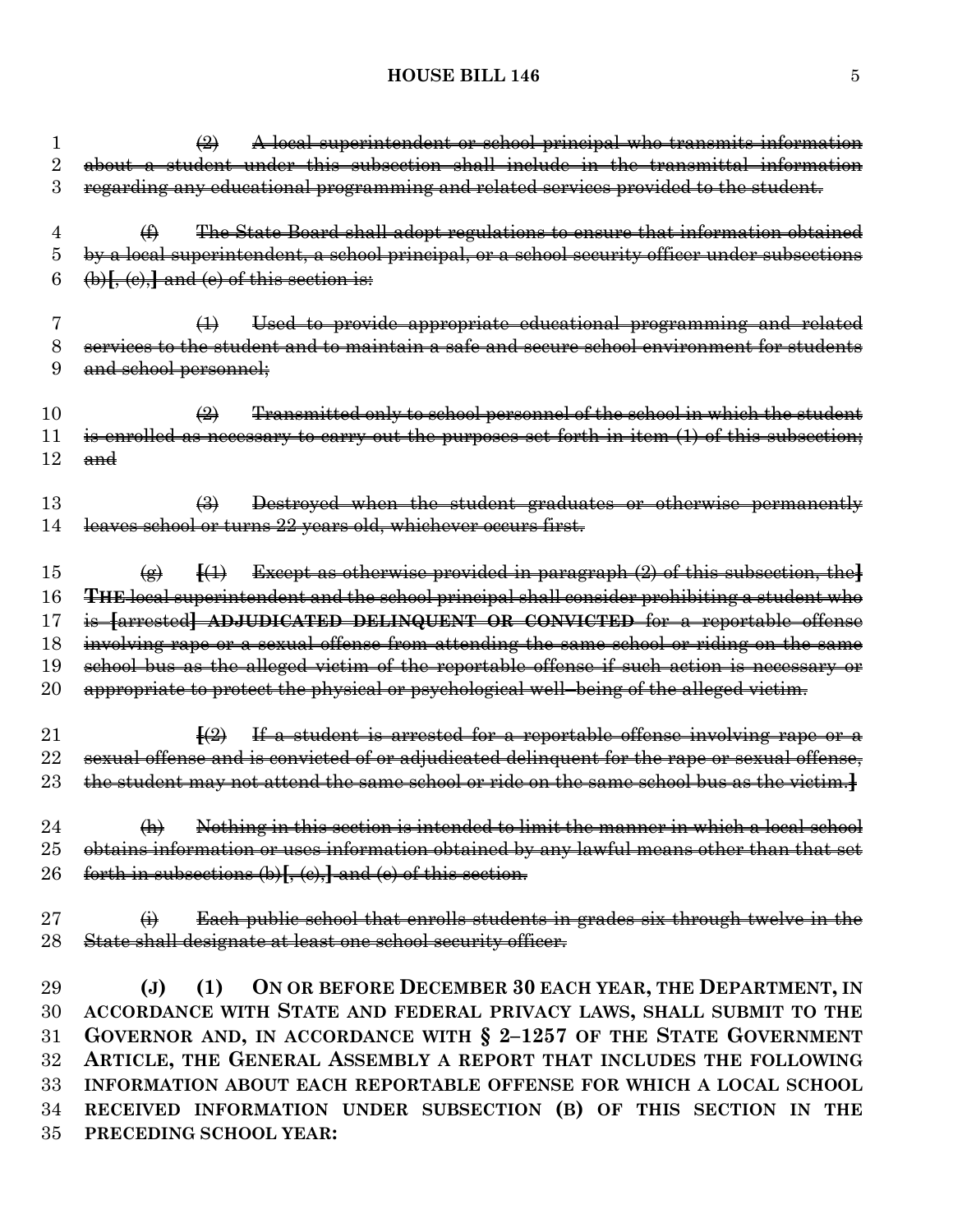|                                      | <b>HOUSE BILL 146</b><br>$6\phantom{1}6$ |       |                                                                                                                                                                                                                                                                                                                                                                                                                                                                                                    |  |  |  |
|--------------------------------------|------------------------------------------|-------|----------------------------------------------------------------------------------------------------------------------------------------------------------------------------------------------------------------------------------------------------------------------------------------------------------------------------------------------------------------------------------------------------------------------------------------------------------------------------------------------------|--|--|--|
| $\mathbf{1}$                         |                                          | (I)   | THE NATURE OF THE REPORTABLE OFFENSE;                                                                                                                                                                                                                                                                                                                                                                                                                                                              |  |  |  |
| $\overline{2}$<br>3                  | PREMISES;                                | (II)  | VERIFICATION THAT THE OFFENSE OCCURRED OFF SCHOOL                                                                                                                                                                                                                                                                                                                                                                                                                                                  |  |  |  |
| 4<br>5                               |                                          | (III) | ACTION TAKEN BY THE LOCAL SCHOOL AND COUNTY BOARD<br>AFTER BEING NOTIFIED OF THE REPORTABLE OFFENSE;                                                                                                                                                                                                                                                                                                                                                                                               |  |  |  |
| 6<br>$\overline{7}$<br>8             | OFFENSE;                                 | (IV)  | THE RACE, ETHNICITY, GENDER, AND DISABILITY STATUS<br>OF THE STUDENT ADJUDICATED DELINQUENT OR CONVICTED OF THE REPORTABLE                                                                                                                                                                                                                                                                                                                                                                         |  |  |  |
| 9<br>10                              |                                          | (V)   | THE GRADE OF THE STUDENT ADJUDICATED DELINQUENT<br>OR CONVICTED OF THE REPORTABLE OFFENSE;                                                                                                                                                                                                                                                                                                                                                                                                         |  |  |  |
| 11<br>12                             |                                          | (VI)  | THE REGULAR SCHOOL PROGRAM OF THE STUDENT<br>ADJUDICATED DELINQUENT OR CONVICTED OF THE REPORTABLE OFFENSE;                                                                                                                                                                                                                                                                                                                                                                                        |  |  |  |
| 13<br>14                             |                                          |       | (VII) WHETHER THE STUDENT'S REGULAR SCHOOL PROGRAM<br>WAS ALTERED AS A RESULT OF THE REPORTABLE OFFENSE; AND                                                                                                                                                                                                                                                                                                                                                                                       |  |  |  |
| 15<br>16                             |                                          |       | (VIII) IF THE STUDENT WAS REMOVED FROM THE STUDENT'S<br>REGULAR SCHOOL PROGRAM AS A RESULT OF THE REPORTABLE OFFENSE:                                                                                                                                                                                                                                                                                                                                                                              |  |  |  |
| 17<br>18                             | <b>WAS REMOVED; AND</b>                  |       | 1.<br>THE AMOUNT OF TIME DURING WHICH THE STUDENT                                                                                                                                                                                                                                                                                                                                                                                                                                                  |  |  |  |
| 19<br>20                             |                                          |       | THE STUDENT'S PLACEMENT AND EDUCATIONAL<br>2<br>PROGRAMMING DURING THE PERIOD OF REMOVAL.                                                                                                                                                                                                                                                                                                                                                                                                          |  |  |  |
| 21<br>22<br>23                       | (2)<br>ACCORDANCE WITH THIS SECTION.     |       | EACH COUNTY BOARD AND PUBLIC SCHOOL SHALL PROVIDE THE<br>DEPARTMENT WITH ANY INFORMATION NECESSARY TO ISSUE ITS REPORT IN                                                                                                                                                                                                                                                                                                                                                                          |  |  |  |
| 24                                   | $7 - 305.$                               |       |                                                                                                                                                                                                                                                                                                                                                                                                                                                                                                    |  |  |  |
| 25<br>26<br>$27\,$<br>28<br>29<br>30 | (1)<br>(g)                               |       | The discipline of a child with a disability, including the suspension,<br>expulsion, or interim alternative placement of the child for disciplinary reasons, OR<br>REMOVAL OR EXCLUSION OF THE CHILD FROM THE CHILD'S REGULAR SCHOOL<br>PROGRAM FOR MORE THAN TEN CONSECUTIVE SCHOOL DAYS FOR A REPORTABLE<br><b>OFFENSE</b> , shall be conducted in conformance with the requirements of the Individuals with<br>Disabilities Education Act of the United States Code, INCLUDING THE REQUIREMENTS |  |  |  |

**RELATED TO A MANIFESTATION DETERMINATION**.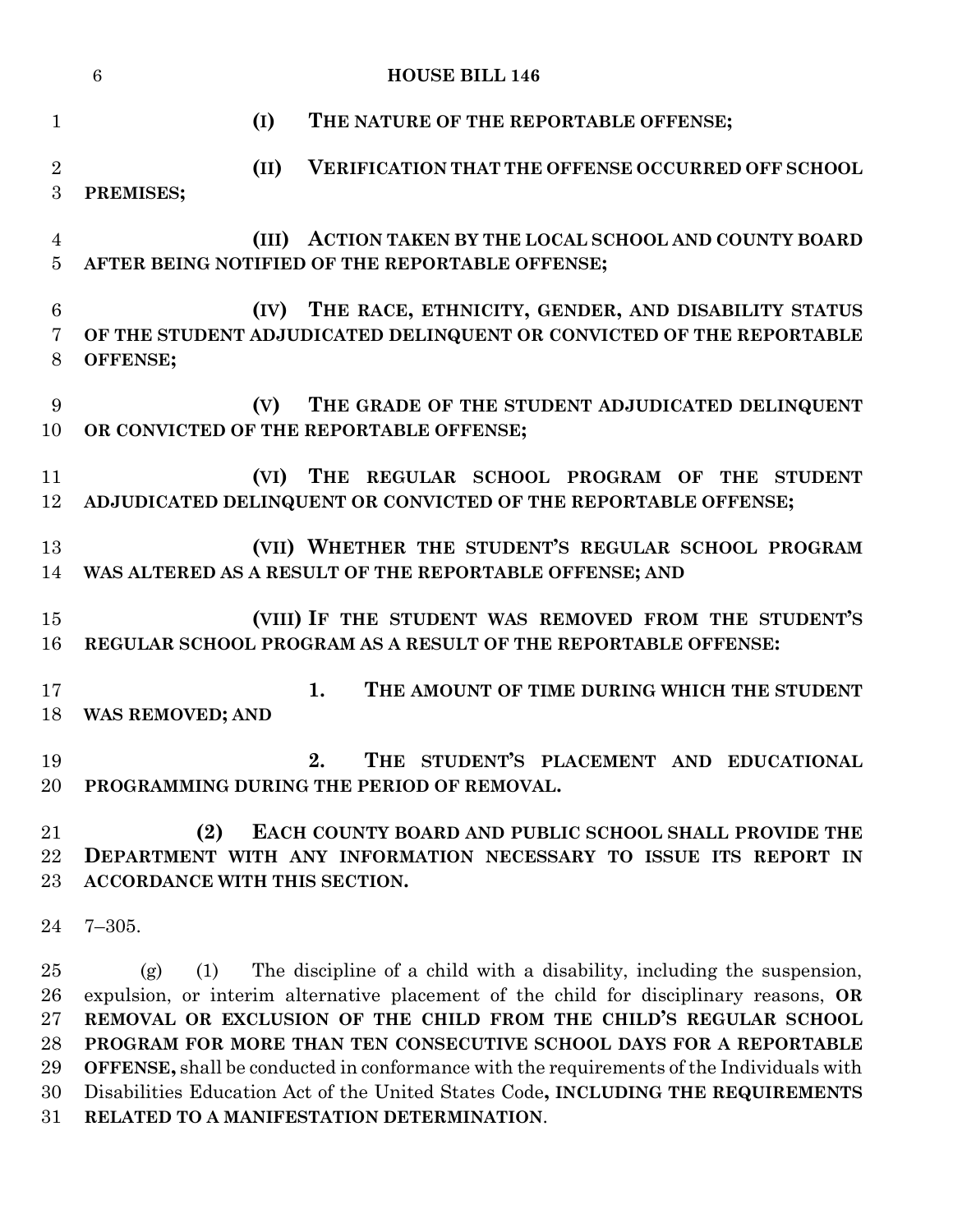#### **HOUSE BILL 146** 7

 (2) If a child with a disability is being considered for suspension or expulsion, the child or the child's parent or guardian shall be given a community resources list attached to the procedural safeguards notice required by regulation of the State Board.

 **(H) (1) THE PROVISIONS OF THIS SECTION APPLY TO A STUDENT REGARDLESS OF THE CAUSE FOR WHICH A STUDENT IS BEING DISCIPLINED, INCLUDING, SUBJECT TO PARAGRAPHS (2) AND (3) OF THIS SUBSECTION, ANY REMOVAL OR EXCLUSION OF A STUDENT FROM THE STUDENT'S REGULAR SCHOOL PROGRAM ARISING OUT OF A REPORTABLE OFFENSE UNDER § 7–303 OF THIS SUBTITLE.**

 **(2) IF A STUDENT IS REMOVED OR EXCLUDED FROM THE STUDENT'S REGULAR SCHOOL PROGRAM FOR A REPORTABLE OFFENSE UNDER § 7–303 OF THIS SUBTITLE, THE PRINCIPAL OR COUNTY SUPERINTENDENT SHALL INVITE THE STUDENT'S ATTORNEY(S) ATTORNEY, IF THE STUDENT HAS AN ATTORNEY, TO PARTICIPATE IN THE CONFERENCE BETWEEN THE STUDENT OR THE STUDENT'S PARENT OR GUARDIAN AND THE PRINCIPAL OR COUNTY SUPERINTENDENT, AND THE MANIFESTATION DETERMINATION REVIEW, IF APPLICABLE.**

 **(3) A PRINCIPAL OR COUNTY SUPERINTENDENT MAY NOT ASK ANY QUESTIONS OF A STUDENT RELATED TO A REPORTABLE OFFENSE UNDER § 7–303 OF THIS SUBTITLE, UNLESS THE STUDENT'S DEFENSE ATTORNEY IS PRESENT.**

 **(4) IF A STUDENT IS REMOVED OR EXCLUDED FROM THE STUDENT'S REGULAR SCHOOL PROGRAM BASED ON A REPORTABLE OFFENSE, AFTER THE REMOVAL PERIOD, THE STUDENT HAS THE RIGHT TO RETURN TO THE REGULAR SCHOOL PROGRAM THE STUDENT ATTENDED BEFORE THE REMOVAL PERIOD.**

 **[**(h)**] (I)** (1) This subsection does not apply if the student is referred to the Department of Juvenile Services.

 (2) If a student violates a State or local law or regulation and during or as a result of the commission of that violation damaged, destroyed, or substantially decreased the value of school property or property of another that was on school property at the time of the violation, as part of a conference on the matter with the student, the student's parent or guardian and any other appropriate person, the principal shall require the student or the student's parent to make restitution.

 (3) The restitution may be in the form of monetary restitution not to exceed the lesser of the fair market value of the property or \$2,500, or the student's assignment to a school work project, or both.

SECTION 2. AND BE IT FURTHER ENACTED, That: